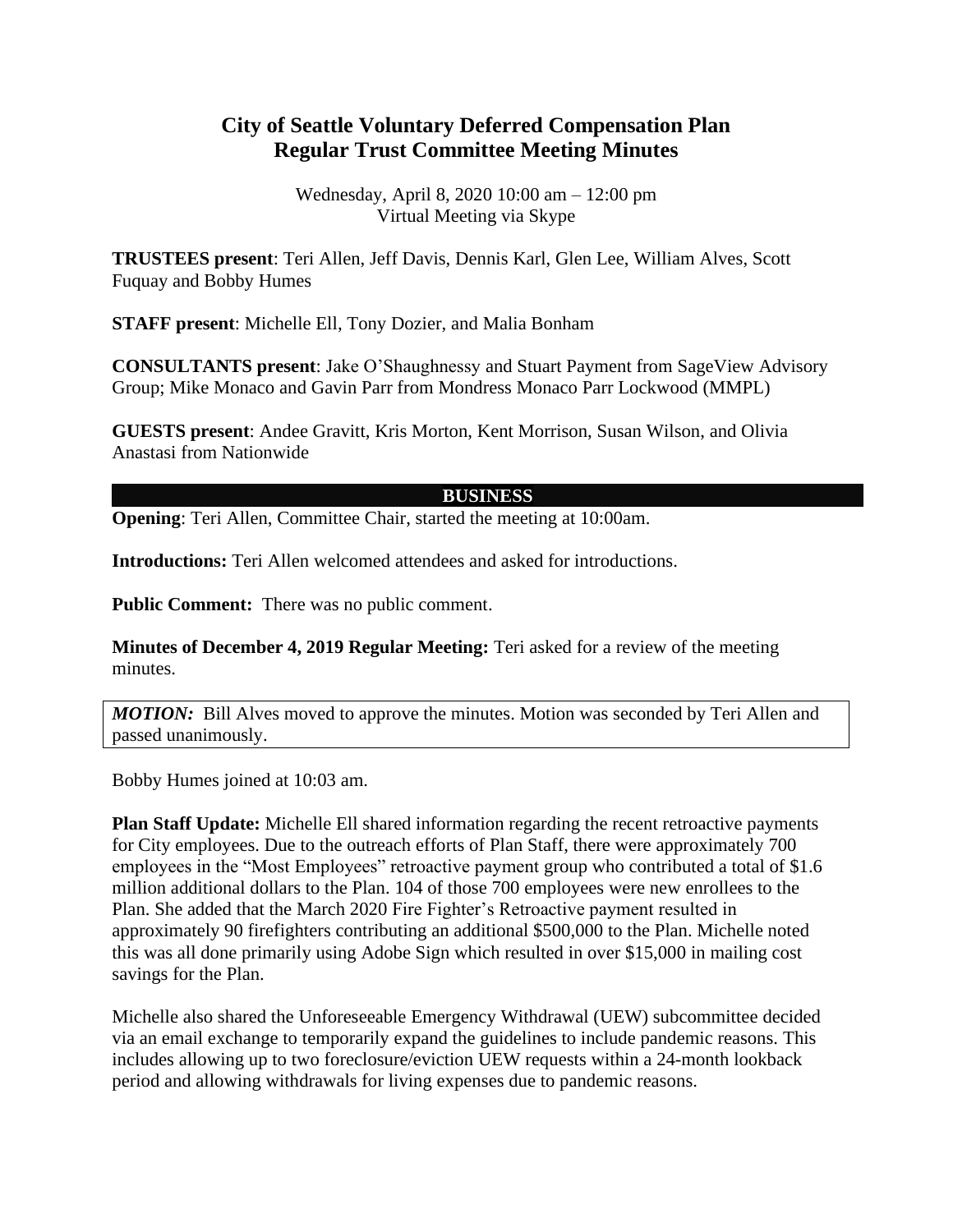Minutes of April 8, 2020 Deferred Compensation Plan Meeting Page 2 of 3

**Legal Update:** Gavin Parr reviewed with the Committee two memos outlining changes from recent federal legislation (the CARES and SECURE Acts) that the Committee could adopt for the Plan. He explained that while the changes related to the IRS required minimum distribution (RMD) rules are technically not mandatory for the Plan, they are to the advantage of participants and his recommendation would be to adopt them so as to keep the Plan in alignment with the IRS rules. The remaining changes consist of optional plan design changes involving the relaxation of certain loan and distribution rules. Andee added that Nationwide could implement the proposed changes if the Committee wanted to adopt them. Jake noted many plans have adopted many features from both the SECURE and CARES Acts. The Committee decided to vote on changes related to each Act separately.

*MOTION:* Scott Fuguay moved to adopt the following changes from the SECURE Act: Increasing the RMD age to 72 for participants turning age 70 ½ after 2019, adding an in-service age 59 ½ withdrawal option, adopting the modified post-death RMD rules for deaths after 2021, and adding plan withdrawals of up to \$5,000 for qualified birth/adoption. Motion was seconded by Teri Allen and passed unanimously.

*MOTION:* Jeff Davis moved to adopt the following changes from the CARES Act: allow coronavirus-related distributions of up to \$100,000 and loan payment waivers for qualified individuals (as defined in the Act) and waive Plan RMDs for 2020. Motion was seconded by Bobby Humes. The motion passed with four votes in favor (Teri, Dennis, Bobby, and Jeff) and two votes against from Scott and Bill. Motion Passed.

Scott and Bill stated they felt the increased loan amount should have been included.

Michelle noted that Plan Staff, with the assistance of Nationwide and MMPL, would prepare a communication to Participants describing the changes.

**Market Overview and Executive Summary:** Jake presented the Q4 2019 market overview. He stated the information from Q4 2019 was significantly different from Q1 2020. Jake provided a brief overview on Q1 2020, noting the market concerns around coronavirus, while significant, will likely be temporary in duration, and that there are other economic drivers that have led equities lower besides coronavirus, including oil prices and the upcoming U.S. presidential election. Scott asked if the Plan had seen a large group of people switch to Stable Value. Andee noted that while she doesn't have a report yet for Q1, the initial review shows people are staying the course. Jake reviewed plan investments and noted that SageView recommended no changes at this time (note that the information reviewed at this meeting was as of 12/31/19 due to the timing of the meeting). However, Jake did provide an update on the Wells Fargo Stable Value Fund. The put queue for the Wells Fargo Stable Value Fund continues to be above industry averages and SageView suggested a review of this strategy relative to peers at a meeting later this year.

**2020 Fee Methodology:** Jake reviewed the annual Plan expense projections and potential administrative fee scenarios with the Committee.